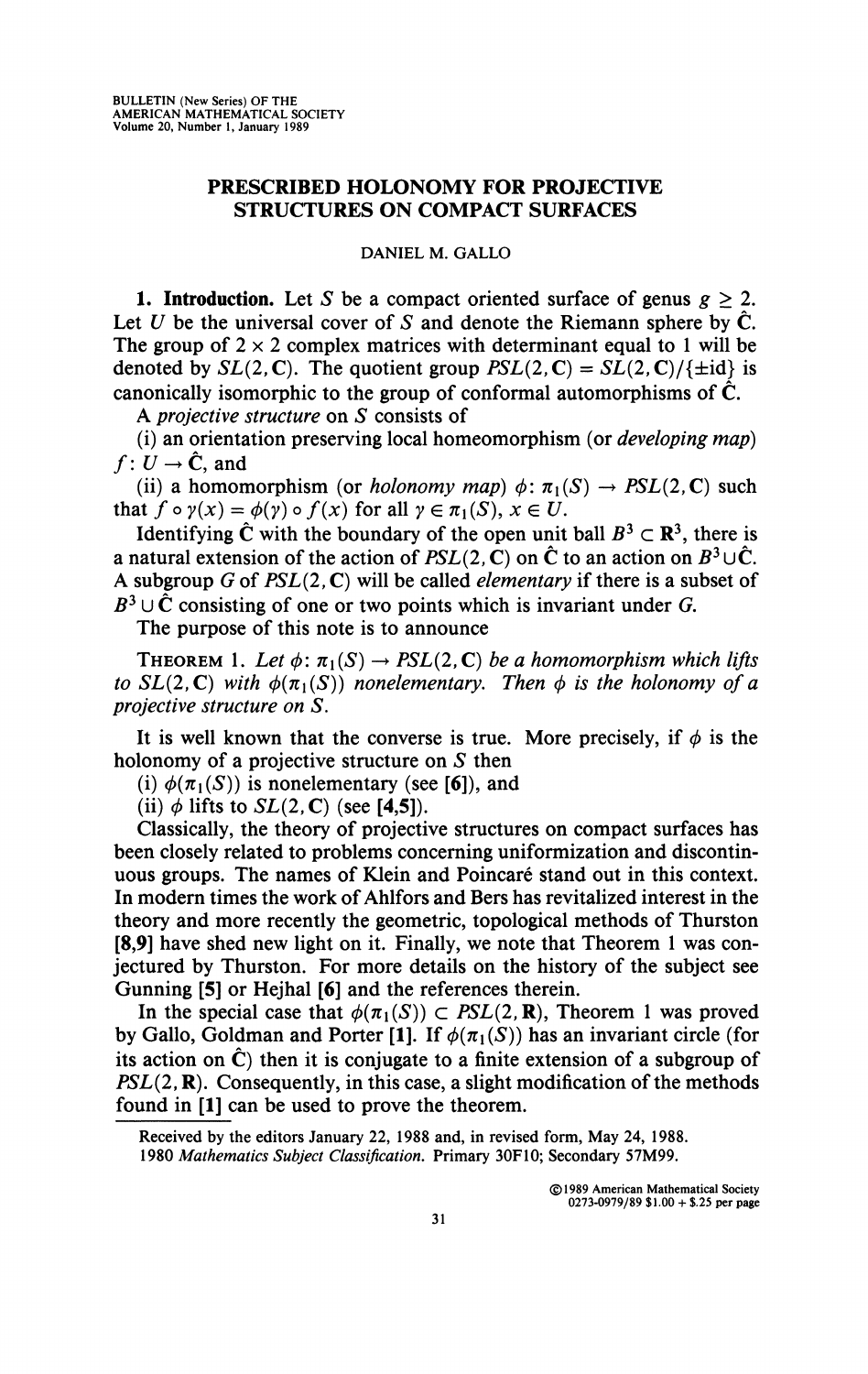**We give a brief outline of the proof for the remaining case.** 

**2. The** *SL(2,C)* **condition. Given a homomorphism** 

$$
\phi\colon \pi_1(S)\to PSL(2,\mathbb{C})
$$

**there is a natural action of**  $\pi_1(S)$  on  $U \times \hat{\mathbf{C}}$  (for  $\gamma \in \pi_1(S)$  and  $(x, y) \in U \times \hat{\mathbf{C}}$ ,  $\gamma(x, y) = (\gamma(x), \phi(\gamma)(y))$  and the *suspension*  $E_{\phi} = (U \times \hat{C})/\pi_1(S)$  is a **sphere bundle over S. These bundles are characterized topologically by their Stiefel-Whitney classes**  $W_{\phi} \in H^2(S, \mathbb{Z}_2)$ .

For  $P \subset S$  an open surface we define (except in some degenerate cases) the *relative Stiefel-Whitney class*  $W_{\phi, P} \in H^2(P, \partial P, \mathbb{Z}_2)$  by specifying canonical sections from  $\partial P$  into the principal bundle associated to  $E_{\phi}$ . This is **the natural generalization of the relative Euler class defined by Goldman [1,2,3].** 

An element of  $PSL(2, \mathbb{C})$  is called *loxodromic* with *rotation angle*  $\theta$  if it is conjugate to a transformation of the form  $\gamma(z) = re^{i\theta} z$  with  $r > 1$  and  $-\pi < \theta \le \pi$  (if  $\theta = 0$  the element will be called *hyperbolic*).

Now let  $P \subset S$  be a pair of pants and identify  $\pi_1(P)$  with a subgroup of  $\pi_1(S)$ . Thus  $\pi_1(P) = \langle \gamma_1, \gamma_2 \rangle$  with  $\gamma_1, \gamma_2 \in \pi_1(S)$ . A path of homomor**phisms**  $\phi_t$ :  $\langle \gamma_1, \gamma_2 \rangle \rightarrow PSL(2, \mathbb{C})$  with  $t \in [0, 1]$  will be called a *deformation* **if for**  $k = 1, 2, \phi_t(\gamma_k)$  and  $\phi_t(\gamma_1 \circ \gamma_2)$  (hence  $\phi_t(\gamma_2 \circ \gamma_1)$  also) are loxodromic with rotation angle different from  $\pi$  for all *t*.

**A** homomorphism  $\phi$ :  $\langle \gamma_1, \gamma_2 \rangle \rightarrow PSL(2, \mathbf{R})$  is of type 1 if  $\phi(\gamma_1), \phi(\gamma_2)$ ,  $\phi(\gamma_1 \circ \gamma_2)$ , and  $\phi(\gamma_2 \circ \gamma_1)$  are hyperbolic with axes oriented as in Figure 1 **(or Figure 1 with the arrows reversed).** 

**To prove Theorem 1 we use** 

**PROPOSITION 1.** Let  $\phi: \pi_1(S) \to PSL(2, \mathbb{C})$  be a nonelementary homo*morphism which lifts to SL{2,* C). *Then there exists a pants decomposition*   $P_1, \ldots, P_{2g-2}$  of S with the following properties:

(i)  $\phi(\gamma)$  is loxodromic for each  $\gamma \in \pi_1(S)$  homotopic to a boundary com*ponent of (some) Pj,'* 

(ii) (here  $\phi_j$  will denote the restriction of  $\phi$  to  $\pi_1(P_j)$ ),  $\phi_j: \langle \gamma_{j,1}, \gamma_{j,2} \rangle \rightarrow$ *PSL(2,C) is an isomorphism onto a Schottky group with free generators*   $\phi_j(\gamma_{j,1}) = \gamma'_{j,1}, \phi_j(\gamma_{j,2}) = \gamma'_{j,2}$ ;

(iii)  $W_{\phi, P_i} = 1$ ;

(iv)  $\phi_i$ :  $\pi_1(P_i) \rightarrow PSL(2, \mathbb{C})$  *is deformable to a type* 1 *isomorphism.* 

**The proposition is proved by applying Dehn twists to the surface** *S.*  The proofs of (i) and (ii) use only the fact that  $\phi(\pi_1(S))$  is nonelementary. **To prove (iii) and (iv) one needs that** 

(1-1) 
$$
\sum_{j=1}^{2g-2} W_{\phi, P_j} =_{\text{mod } 2} W_{\phi} = 0.
$$

**The first equality in (1-1) follows from the addition formula in elementary obstruction theory (see Steenrod [7]). The second equality follows**  from the assumption that  $\phi$  lifts to  $SL(2, \mathbb{C})$ .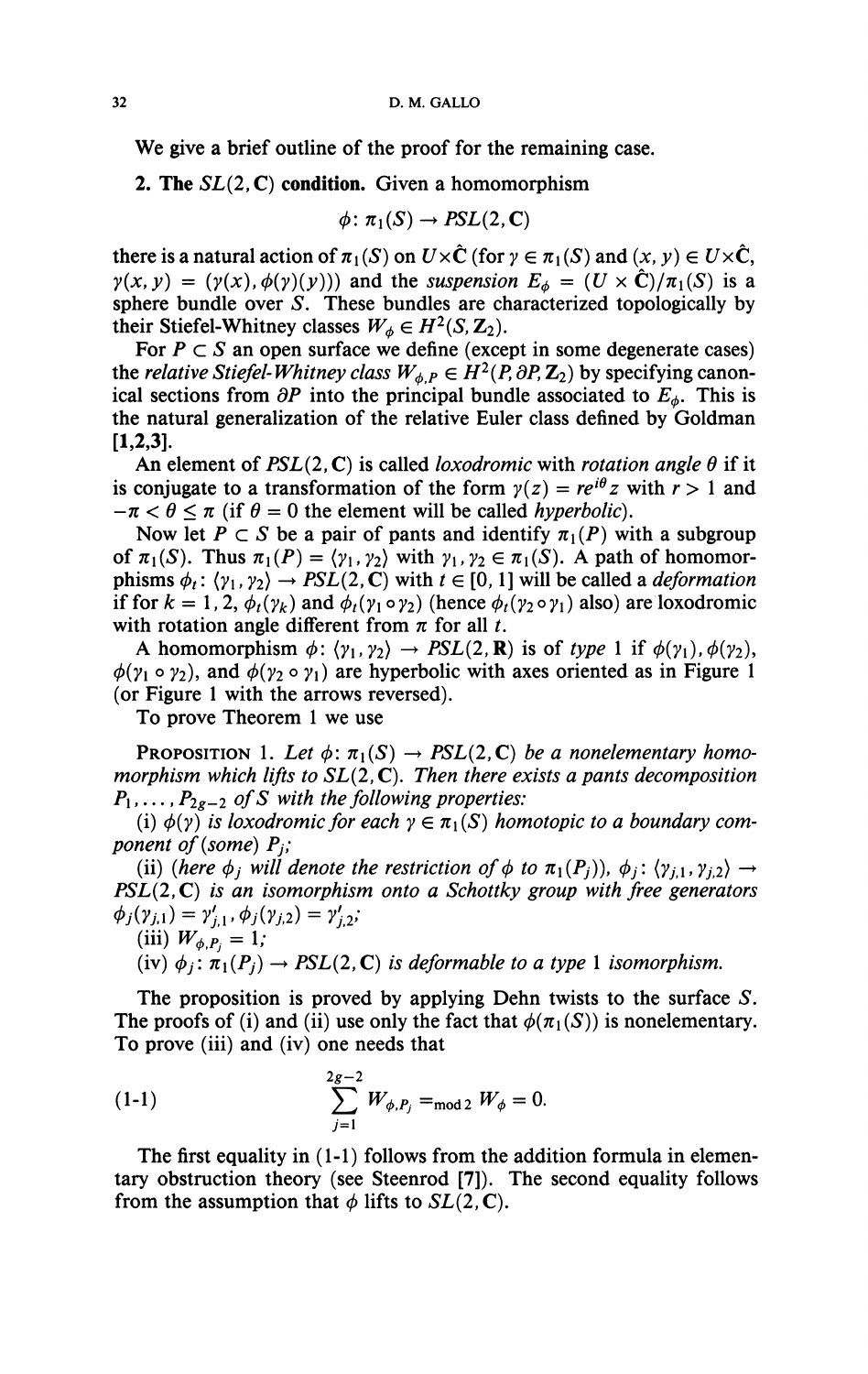

(In these figures *ly* denotes a canonical curve for the Mobius transformation *y.)* 

**3. The developing map.** Let  $\gamma(z) = \lambda z$  with  $\lambda = re^{i\theta}$ ,  $r > 1$  and  $-\pi < \lambda$  $\theta \leq \pi$ . The curve  $c_{\lambda}$ :  $\mathbf{R} \to \mathbf{C} - \{0\}$  given by  $c_{\lambda}(s) = \lambda^{s}$  is invariant under  $\gamma$ . A simple curve  $c: \mathbf{R} \to \mathbf{C} - \{0\}$  (invariant under  $\gamma$ ) will be called *canonical* (for y) if  $\lim_{s\to\infty} c(s) = \infty$ ,  $\lim_{s\to\infty} c(s) = 0$  and the simple closed curve  $c(\mathbf{R})/\langle \gamma \rangle$  is homotopic (in the torus  $(\mathbf{C} - \{0\})/\langle \gamma \rangle$ ) to  $c_{\lambda}(\mathbf{R})/\langle \gamma \rangle$ . It is clear how to define canonical curves for arbitrary loxodromic elements.

Now choose  $P_1, \ldots, P_{2g-2}$  a pants decomposition of *S* as in Proposition 1. Let  $\pi: U \to S$  be the natural projection onto  $U/\pi_1(S) = S$ . Let  $U_j \subset U$ be a component of  $\pi^{-1}(P_j)$  invariant under  $\pi_1(P_j) = \langle \gamma_{j,1}, \gamma_{j,2} \rangle$  and let  $C_{j,k}$ ,  $C'_{j,k}$  be (mutually) disjoint circles with  $\gamma'_{j,k}(C_{j,k}) = C'_{j,k}$  (Figure 2) which realize  $\phi_i(\pi_1(P_i))$  as a Schottky group.

Since  $\phi_i$  is deformable to a type 1 isomorphism it is easy to show that one may choose a region  $R_j \subset \hat{C}$  bounded by arcs on the circles  $C_{j,k}$ ,  $C'_{j,k}$ and arcs on canonical curves for the elements  $\gamma'_{j,1}$ ,  $\gamma'_{j,2}$ ,  $\gamma'_{j,1} \circ \gamma'_{j,2}$ ,  $\gamma'_{j,2} \circ \gamma'_{j,1}$ such that  $\overline{R}_j/\phi_j(\pi_1(P_j))$  is a pair of pants (Figure 2).

The existence of the region  $R_i$  allows one to define a homeomorphism  $f_j: U_j \to \hat{\mathbf{C}}$  which is a developing map for  $\phi_j: \pi_1(P_j) \to PSL(2,\mathbf{C})$ . The map  $f_j$  extends to the boundary components of  $U_j$  sending them onto canonical curves. On the basis of this last fact one may use cutting and pasting techniques similar to those in [1] to obtain a developing map  $f: U \to \hat{C}$  for the homomorphism  $\phi$ . Full details will appear elsewhere.

The author is indebted to W. Goldman for introducing him to Thurston's approach to projective structures and for his constant reminder that Theorem 1 should be true.